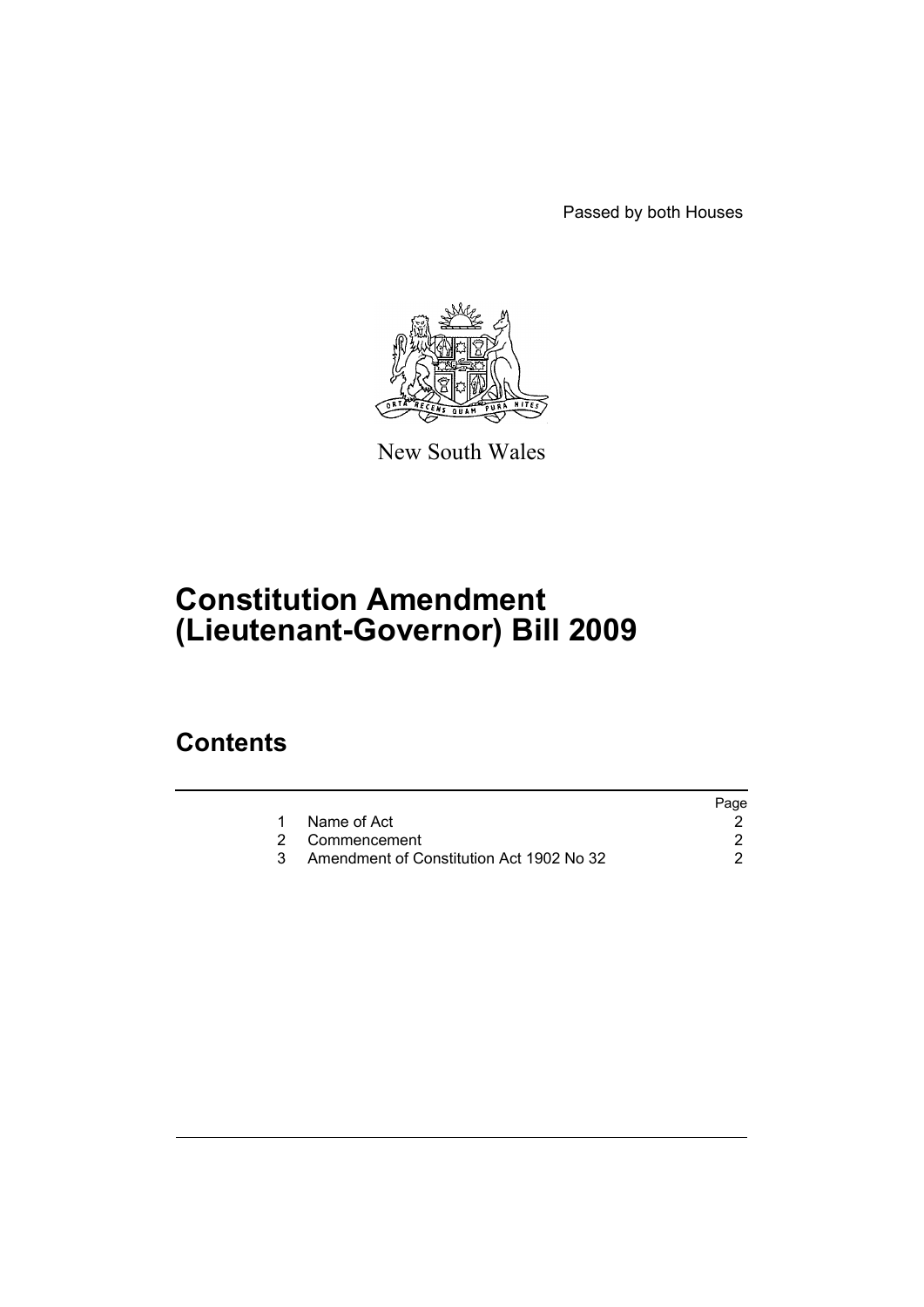*I certify that this public bill, which originated in the Legislative Assembly, has finally passed the Legislative Council and the Legislative Assembly of New South Wales.*

> *Clerk of the Legislative Assembly. Legislative Assembly, Sydney, , 2009*



New South Wales

## **Constitution Amendment (Lieutenant-Governor) Bill 2009**

Act No , 2009

An Act to amend the *Constitution Act 1902* in relation to the appointment of the Chief Justice as the Lieutenant-Governor.

*I have examined this bill and find it to correspond in all respects with the bill as finally passed by both Houses.*

*Assistant Speaker of the Legislative Assembly.*